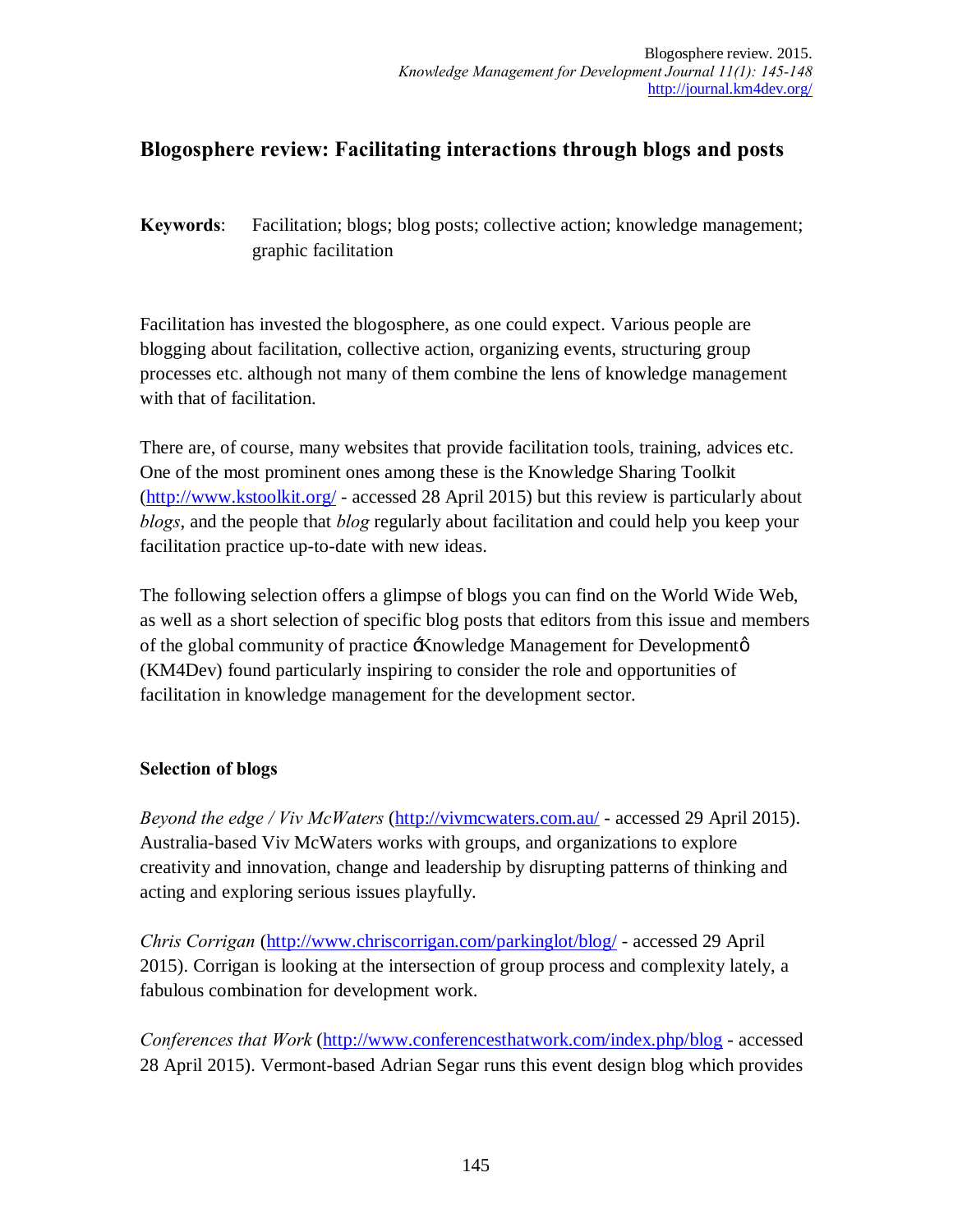practical information and tools to help plan and facilitate safe and supportive participantdriven peer events.

*Conversation matters / Nancy Dixon* (www.nancydixonblog.com 6 accessed 29 April 2015). Nancy Dixon focuses on the people side of knowledge management. Our most effective knowledge sharing tool is conversation. As she says:  $\delta$ The words we choose, the questions we ask, and the metaphors we use to explain ourselves, are what determine our success in creating new knowledge, as well as sharing that knowledge with each other. $\ddot{o}$ 

*Geoff Brown's Yes!And Space* (http://www.tangentconsulting.com.au/blog/ - accessed 29 April 2015). The title Yes!AndSpace was inspired by the adventure, connections and ideas that flow by the simple act of saying Yes!

*Group Jazz / Lisa Kimball* (http://www.groupjazz.com 6 accessed 29 April 2015). Lisa Kimble, a creative and original thinker runs Group Jazz which works with organizations and communities to build their capacity to engage everyone in meetings, events, and initiatives that change the conversation about what matters.

*Johnie Moore's blog* (http://johnniemoore.com/blog - accessed 28 April 2015). A UKbased facilitator and coach, Johnnie Moore provides nice insights and reflections, as well as tips and ideas on facilitation practice.

*You learn something new every day* (http://welearnsomething.blogspot.com/ - accessed 28 April 2015) .Gillian Mehers and colleagues relay their facilitation and learning stories, insights and tips from very large events to confidential and cutting-edge small gatherings.

## **More specifically on graphic facilitation**

*The center for graphic facilitation* (http://graphicfacilitation.blogs.com/ - accessed 6 May 2015) acts as some kind of portal to the blogs of various amazing graphic facilitators.

*Michelle Laurie rants and raves* blog specifically (http://michellelaurie.com/ - accessed 6 May 2015). Michelle Laurie doesn't post frequently, but posts high value reflections on (graphic) facilitation and KM.

## **Specific blog posts**

*Dead beat meetings – bring facilitation to the rescue*

(http://maarifa.ilri.org/2015/04/08/dead-beat-meetings/ - accessed 28 April 2015). From the experience of facilitators at the International Livestock Research Institute, here are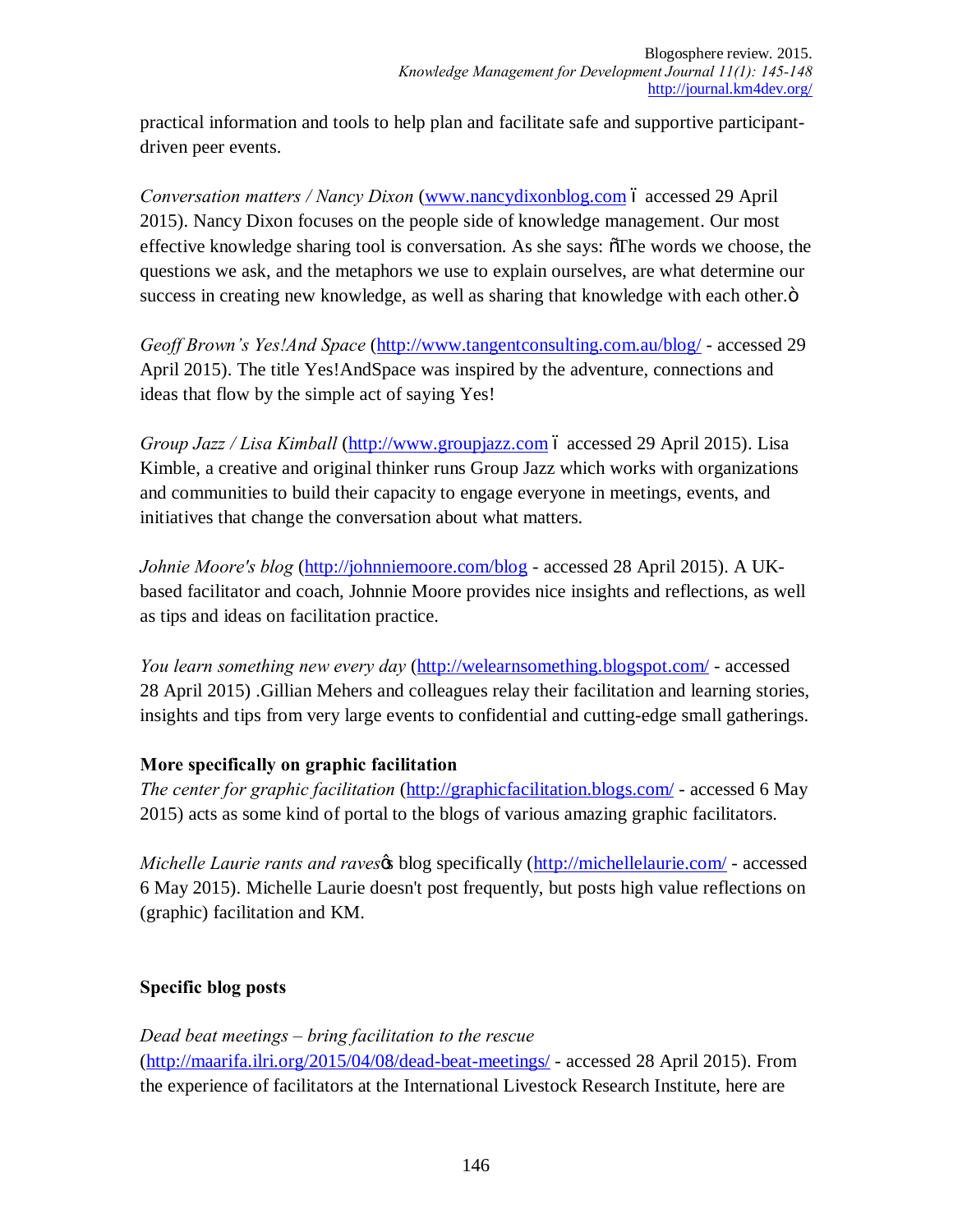some reflections about the real value of bringing a facilitator on board and what that does not mean (although that is what often people think facilitators focus on).

*How do we know we were learning* (http://www.euforicservices.com/2015/02/how-dowe-know-were-learning.html - accessed 28 April 2015). Pete Cranston, from the Euforic Services team, reflects about how a group gets con the watch for those moments when reflection and learning is visible and to note when it the happening, in what context, why and as part of what process suggesting that,  $\ddot{\text{u}}$  and  $\ddot{\text{u}}$  and  $\ddot{\text{u}}$  and  $\ddot{\text{u}}$  and  $\ddot{\text{u}}$  and  $\ddot{\text{u}}$  and  $\ddot{\text{u}}$  and  $\ddot{\text{u}}$  and  $\ddot{\text{u}}$  and  $\ddot{\text{u}}$  and  $\ddot{\text{u}}$  and  $\ddot{\text{u}}$  a better architect time/space/structure for learningö. Euforic Services are regularly blogging about facilitation.

#### *How on earth do you measure the impact of your events?*

(http://onthinktanks.org/2015/02/09/how-on-earth-do-you-measure-the-impact-of-yourevents - accessed 28 April 2015). On Think Tanks adds an extra layer of sense-making onto events and facilitation to provide a series of indicators to consider to better assess the value and return on investment of events.

### *Ideas for bringing online participation into offline events*

(http://www.fullcirc.com/2013/05/01/ideas-for-bringing-online-participation-into-offlineevents/ - accessed 28 April 2015). Nancy White offers proven and very useful options for expanding online participation in face-to-face interactions. White is a famous (graphic, online and face-to-face) facilitator of the global KM4Dev community.

*Make a compelling case for facilitation* (http://facilitatoru.com/facilitation/make-acompelling-case-for-facilitation/ - accessed 28 April 2015) collects a lot of responses to the question:  $\ddot{\text{o}}$  what do facilitators do? $\ddot{\text{o}}$ .

# *Of 'healthy human systems' beyond 'the field' and facilitating conversations that change the world: an interview with Sam Kaner and Nelli Noakes* (https://km4meu.wordpress.com/2015/03/22/of-healthy-human-systems-beyond-the-

field-and-facilitating-conversations-that-change-the-world-an-interview-with-sam-kanerand-nelli-noakes/ - accessed 28 April 2015). Facilitation guru Sam Kaner and his colleague Nelli Noakes share insights about how the world of facilitation has changed and how (and why) to get involved in it.

*Simple meeting design* (http://www.chriscorrigan.com/parkinglot/simple-meeting-design/ - accessed 28 April 2015). Chris Corrigan comes to the bottom of what meeting design really boils down to: purpose, harvest, wise action, invitation.